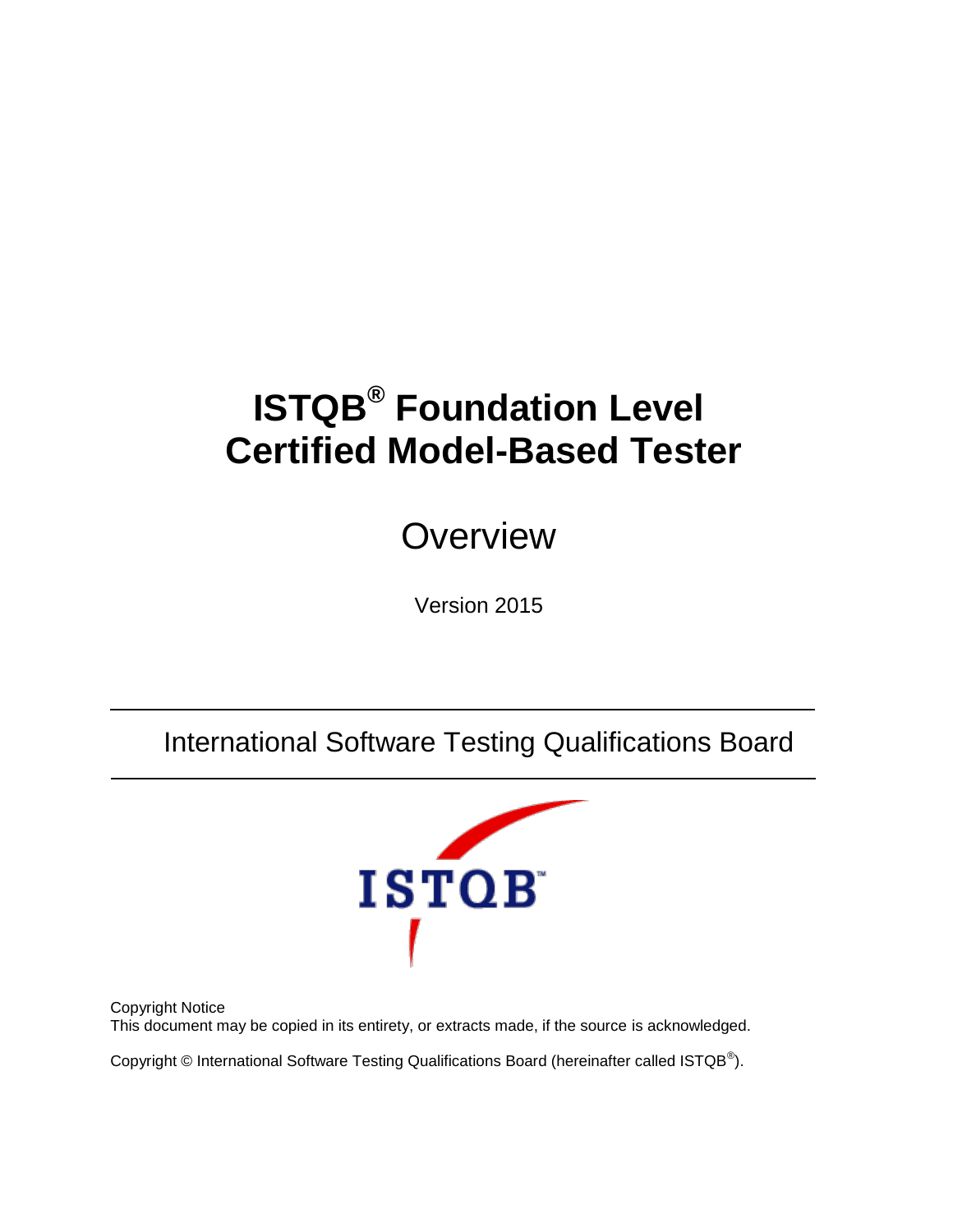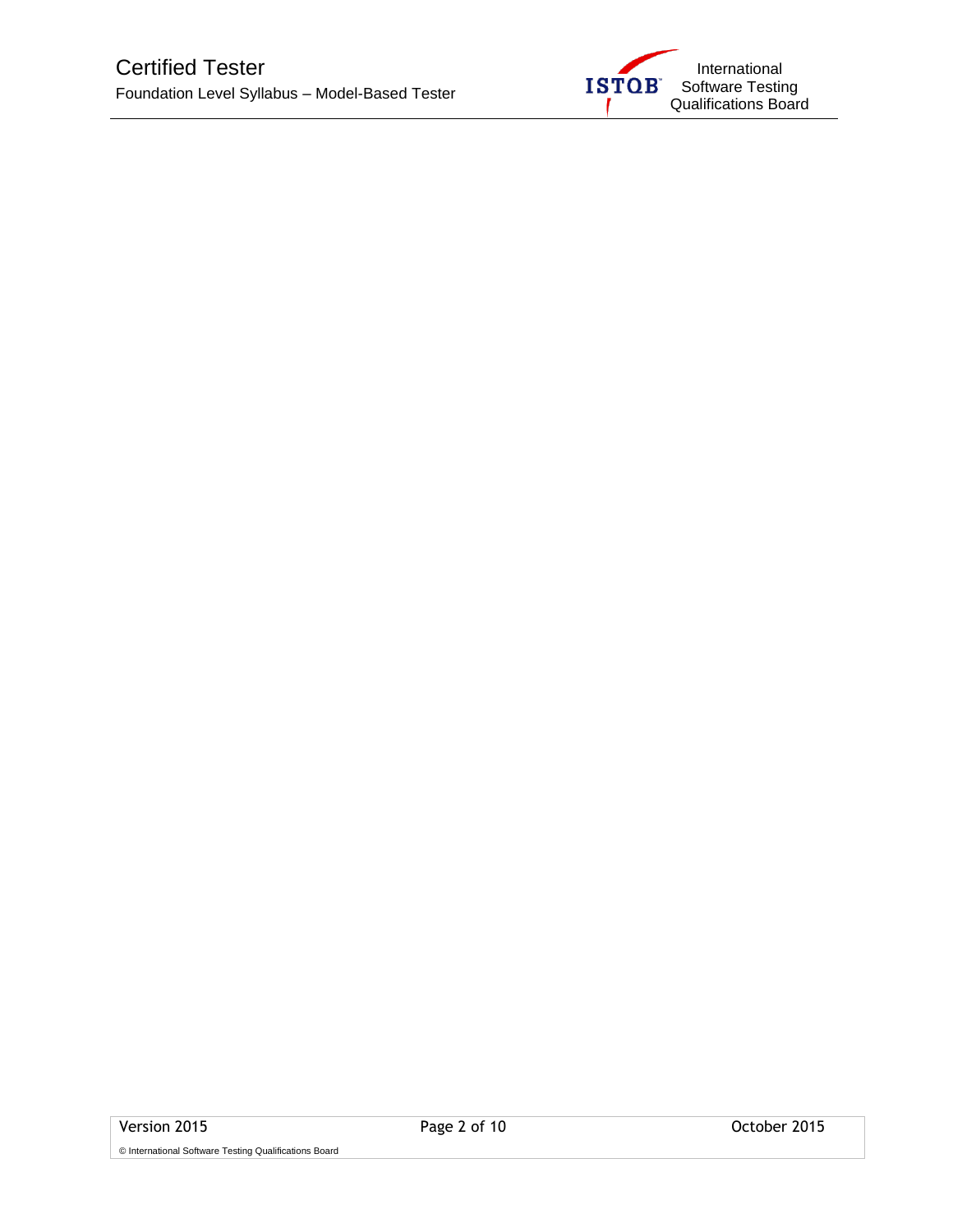

# <span id="page-2-0"></span>**Revision History**

| <b>Version</b>                | Date            | <b>Remarks</b>                                                                                                                     |
|-------------------------------|-----------------|------------------------------------------------------------------------------------------------------------------------------------|
| Beta 1.0                      | 8 May 2015      | First beta version – Update of the alpha version on the<br>basis of findings from cross-functional review and technical<br>editina |
| Version<br>2015<br>-<br>Final | 23 October 2015 | Final version after beta review.                                                                                                   |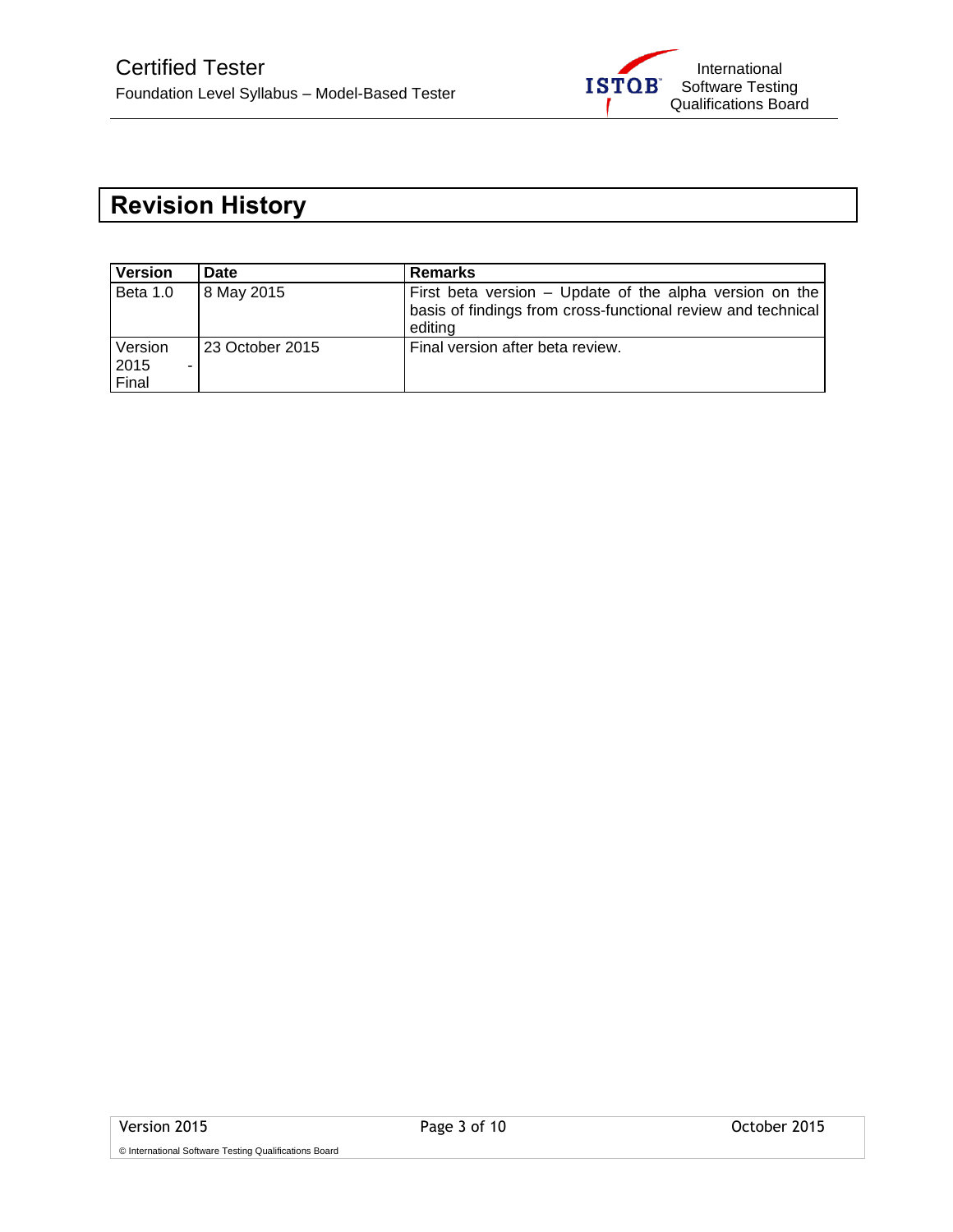

# <span id="page-3-0"></span>**Table of Contents**

| 1           |  |  |
|-------------|--|--|
|             |  |  |
| 1.2         |  |  |
| 1.3         |  |  |
| 1.4         |  |  |
| 1.5         |  |  |
| 1.6         |  |  |
| 1.7         |  |  |
| $2^{\circ}$ |  |  |
| 21          |  |  |
| 22          |  |  |
| 3           |  |  |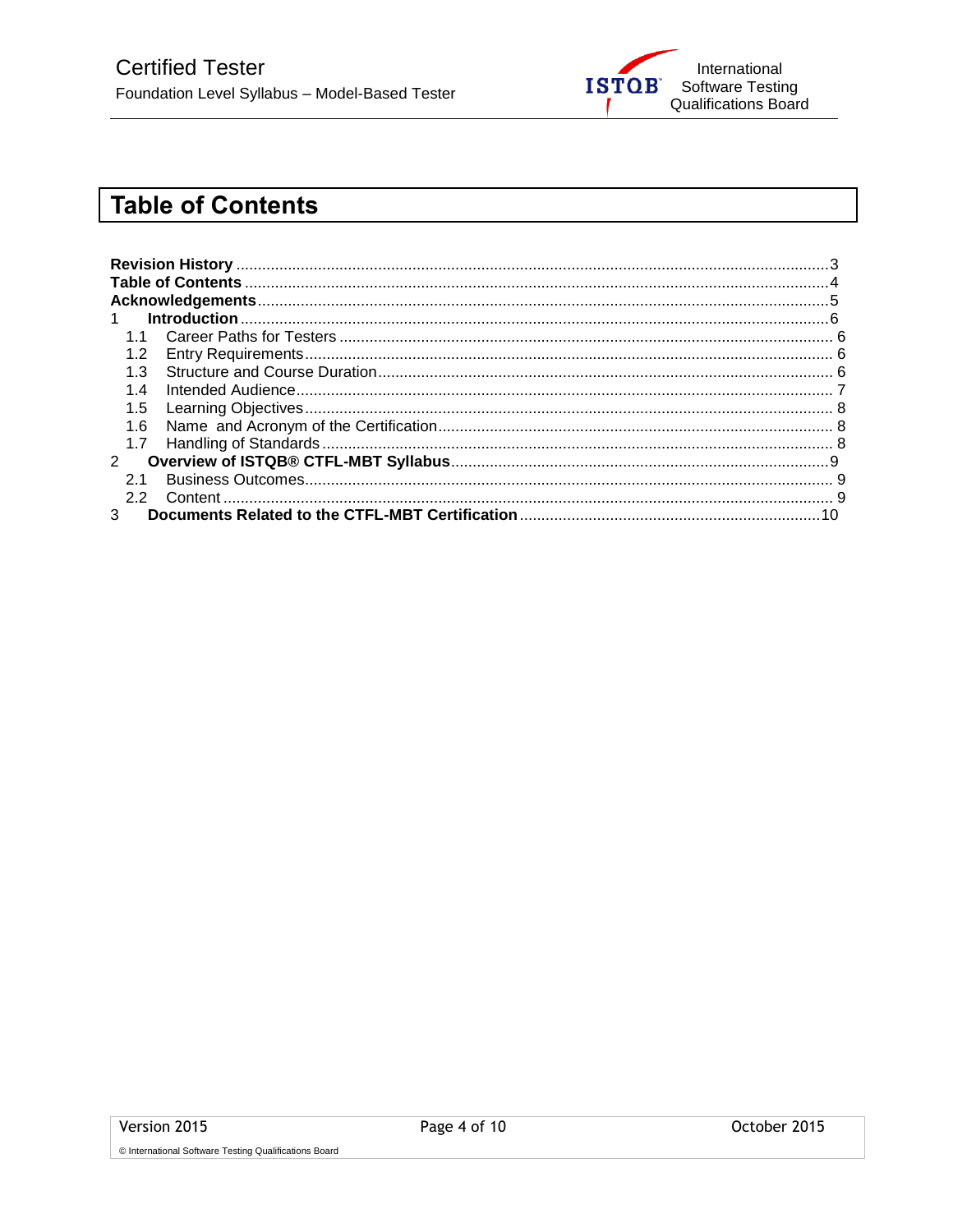

## <span id="page-4-0"></span>**Acknowledgements**

This document was produced by a team from the International Software Testing Qualifications Board Foundation Level Working Group.

The ISTQB<sup>®</sup> Foundation Level Certified Model-Based Tester (CTFL-MBT) team thanks the review team and all National Boards for their suggestions and input.

At the time the CTFL-MBT Syllabus was completed, the Model-Based Testing Working Group had the following membership: Stephan Christmann (MBT WG Chair), Anne Kramer, Bruno Legeard (MBT Author Group Co-Chair), Armin Metzger (MBT Author Group Co-Chair), Natasa Micuda (MBT Exam Question Group Chair), Thomas Mueller (ISTQB® CTFL WG Chair), Stephan Schulz (MBT Review Group Chair).

Authors: Stephan Christmann, Lars Frantzen, Anne Kramer, Bruno Legeard, Armin Metzger, Thomas Mueller, Ina Schieferdecker, Stephan Weissleder.

Exam Question group: Robert V. Binder, Renzo Cerquozzi, Debra Friedenberg, Anne Kramer, Willibald Krenn, Bruno Legeard, Karl Meinke, Natasa Micuda, Michael Mlynarski, Ana Paiva, Ina Schieferdecker, Stephan Weissleder.

Exam Question reviewer group: Eddie Jaffuel, Ingvar Nordstrom, Adam Roman, Lucjan Stapp

Review group: Stephen Bird, Thomas Borchsenius, Mieke Gevers, Paul Jorgensen, Beata Karpinska, Vipul Kocher, Gary Mogyorodi, Ingvar Nordstrom, Hans Schaefer, Romain Schmechta, Stephan Schulz, Szilard Szell, Tsuyoshi Yumoto.

The team thanks also the following persons, from the National Boards and the model-based testing expert community, who participated in reviewing, commenting, and balloting of the Foundation Level Model-Based Tester Syllabus: Patricia Alves, Clive Bates, Graham Bath, Rex Black, Armin Born, Bertrand Cornanguer, Carol Cornelius, Winfried Dulz, Elizabeta Fourneret, Debra Friedenberg, Kobi Halperin, Kimmo Hakala, Matthias Hamburg, Kari Kakkonen, Jurian van de Laar, Alon Linetzki, Judy McKay, Ramit Manohar, Rik Marselis, Natalia Meergus, Ninna Morin, Klaus Olsen, Tal Pe'er, Michael Pilaeten, Meile Posthuma, Ian Ross, Mark Utting and Ester Zabar.

This document was formally approved for release by the General Assembly of the ISTQB**®** on October 23, 2015.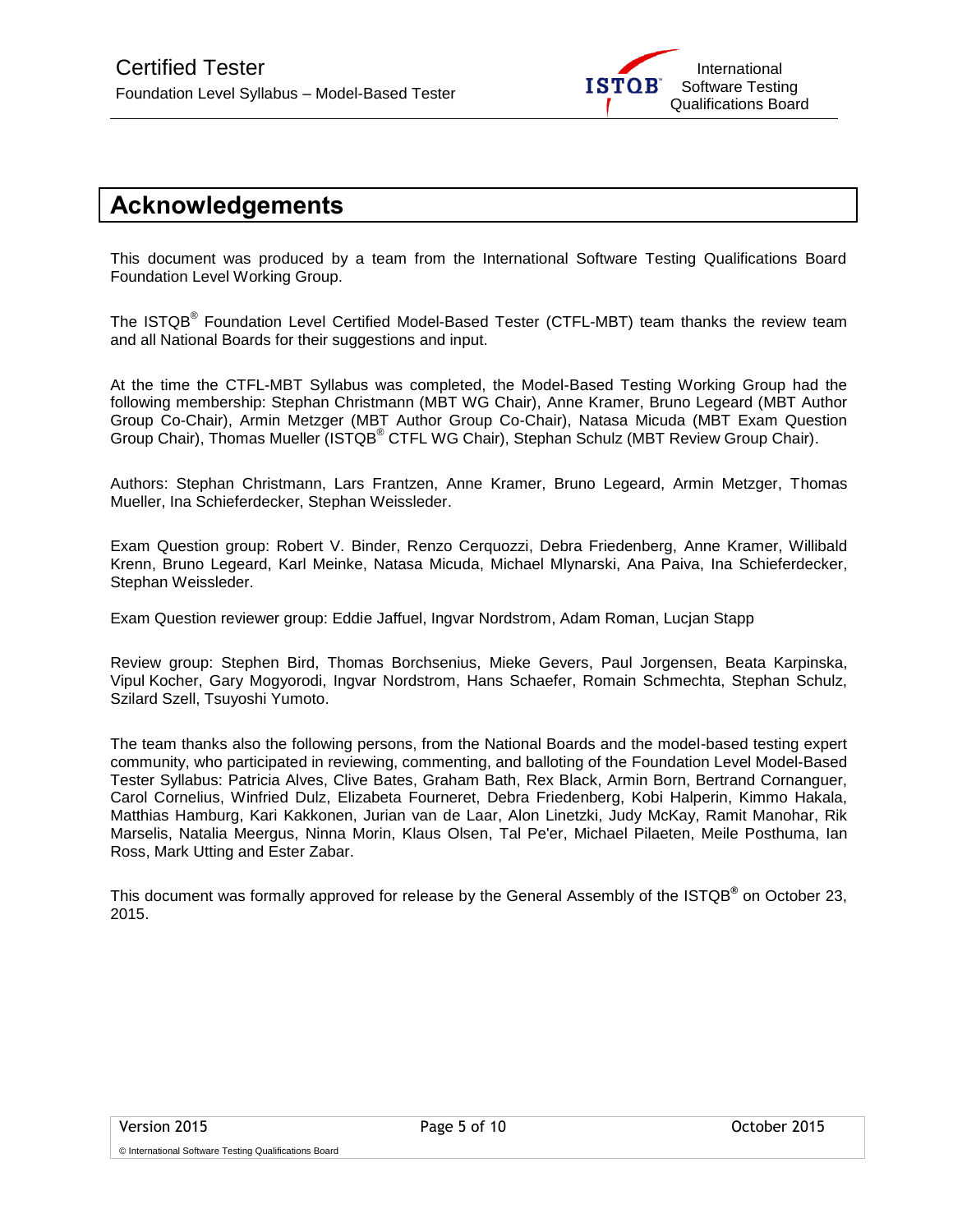

## <span id="page-5-0"></span>1 **Introduction**

This overview document is intended for anyone interested in the ISTQB® Foundation Level Certified Model-Based Tester (CTFL-MBT) Syllabus. It provides a high-level introduction to leading principles and an overview of the content of the syllabus.

In this document, the Business Outcomes of the CTFL-MBT syllabus are defined. Each Business Outcome is provided through a specific statement of what can be expected from a person who achieves  $ISTQB^{\circledcirc}$ CTFL-MBT Certification. It outlines the benefits for companies that are considering the development of specific Model-Based Testing skills at this level.

### <span id="page-5-1"></span>1.1 Career Paths for Testers

Based on the Certified Tester Foundation Level, the content of the Model-Based Tester syllabus provides additional skills for professional testers. A person holding the CTFL-MBT Certificate has extended the broad understanding of testing acquired at the Foundation Level to specific capabilities with Model-Based Testing process, methodology and techniques.

### <span id="page-5-2"></span>1.2 Entry Requirements

The ISTQB<sup>®</sup> Foundation Level Certified Model-Based Tester syllabus is a specialist module at the Foundation Level. The ISTQB® Certified Tester Foundation Level (CTFL) certification is a required prerequisite for the ISTQB<sup>®</sup> Foundation Level Certified Model-Based Tester (CTFL-MBT) exam.

## <span id="page-5-3"></span>1.3 Structure and Course Duration

A certified model-based tester course has a minimum length of two days.

The following figure shows the positioning of the CTFL-MBT certificate and its relationship to the Foundation Level.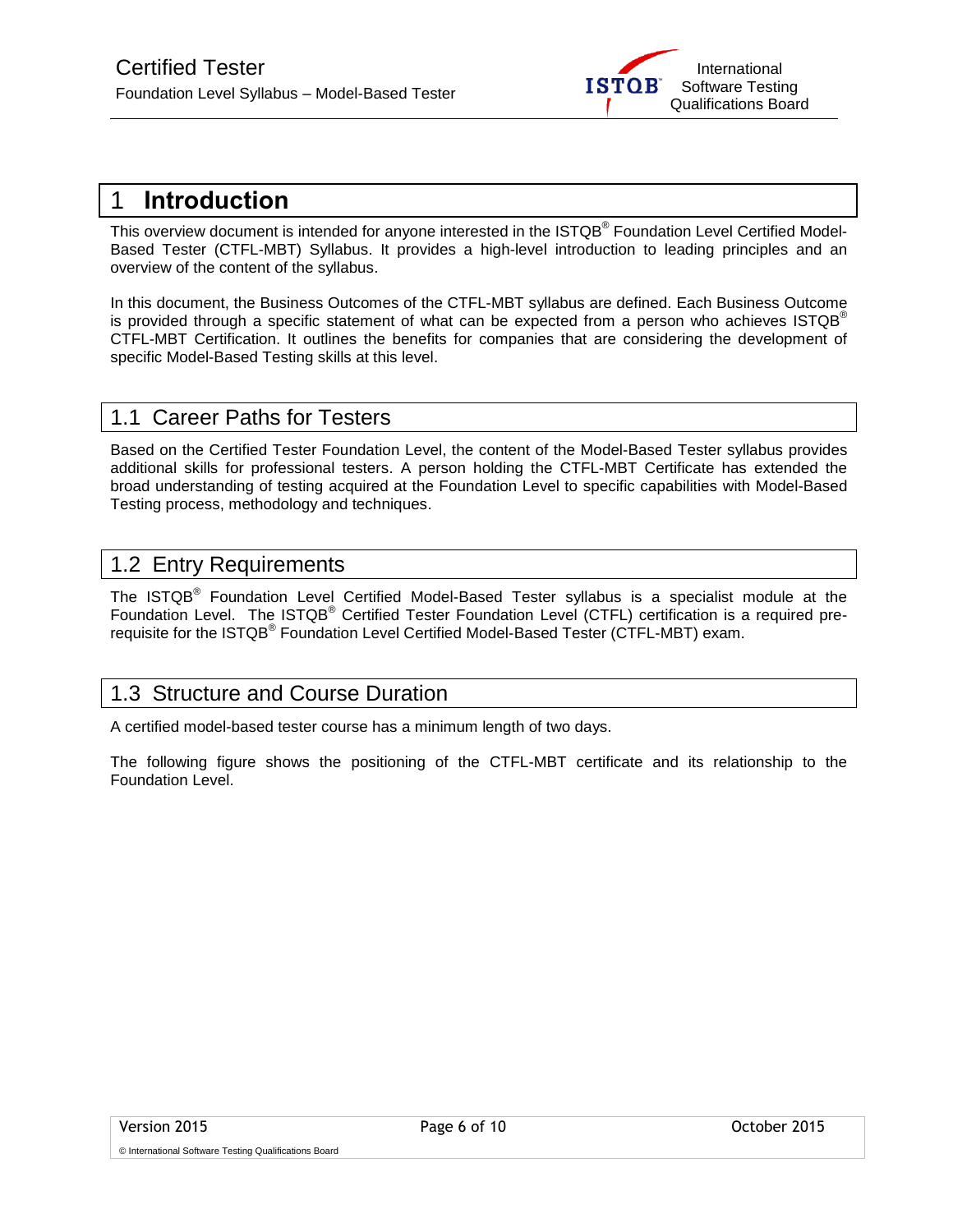



## <span id="page-6-0"></span>1.4 Intended Audience

The CTFL-MBT qualification addresses people having reached the first level of achievement in their software testing career, including

- Testers
- Test Analysts
- Technical Test Analysts
- Test Managers
- System and Software Developers and Architects

This CTFL-MBT qualification is also beneficial for anyone who wants a deeper understanding of software testing and of the use of models for test generation, such as

- Project Managers
- Quality Managers
- Product Managers
- **•** Business Analysts

© International Software Testing Qualifications Board

**•** Business Process Experts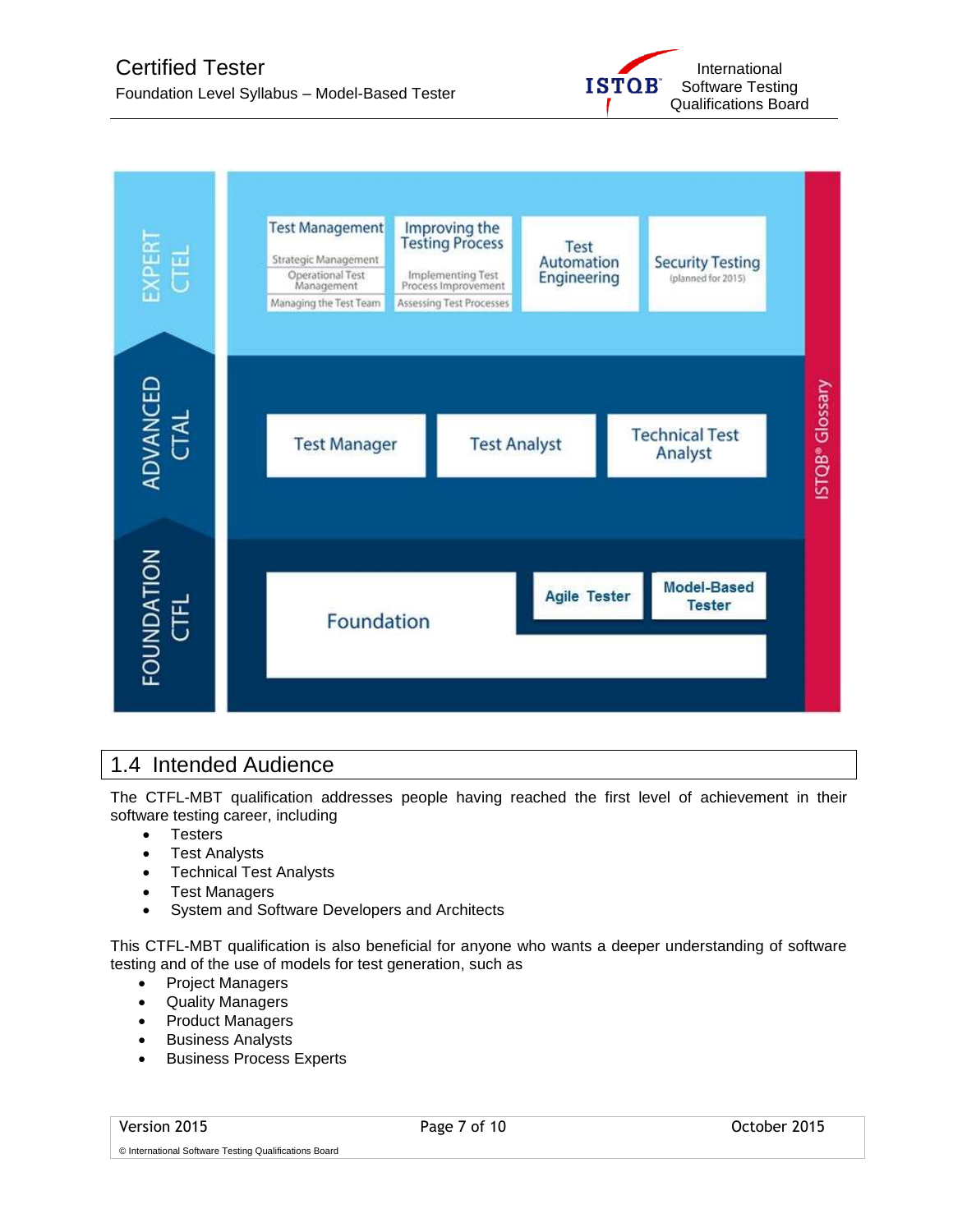

### <span id="page-7-0"></span>1.5 Learning Objectives

In general the CTFL-MBT syllabus is examinable at a K1 level, i.e., the candidate will recognize, remember and recall terms and concepts stated in the Foundation and the specific CTFL-MBT syllabus.

The relevant Learning Objectives at K1, K2 and K3 levels are provided at the beginning of each chapter within the CTFL-MBT Syllabus.

### <span id="page-7-1"></span>1.6 Name and Acronym of the Certification

The name of this certification is " ISTQB<sup>®</sup> Foundation Level - Certified Model-Based Tester ".

The acronym is: "CTFL-MBT".

#### <span id="page-7-2"></span>1.7 Handling of Standards

Standards (IEEE, ISO, ETSI, etc.) are referenced in this syllabus. The purpose of these references is to provide a source of additional information if desired by the reader. Please note that only the items from these standards that are referenced specifically in the syllabus are eligible for examination. The standards documents themselves are not intended for examination and are included only for reference.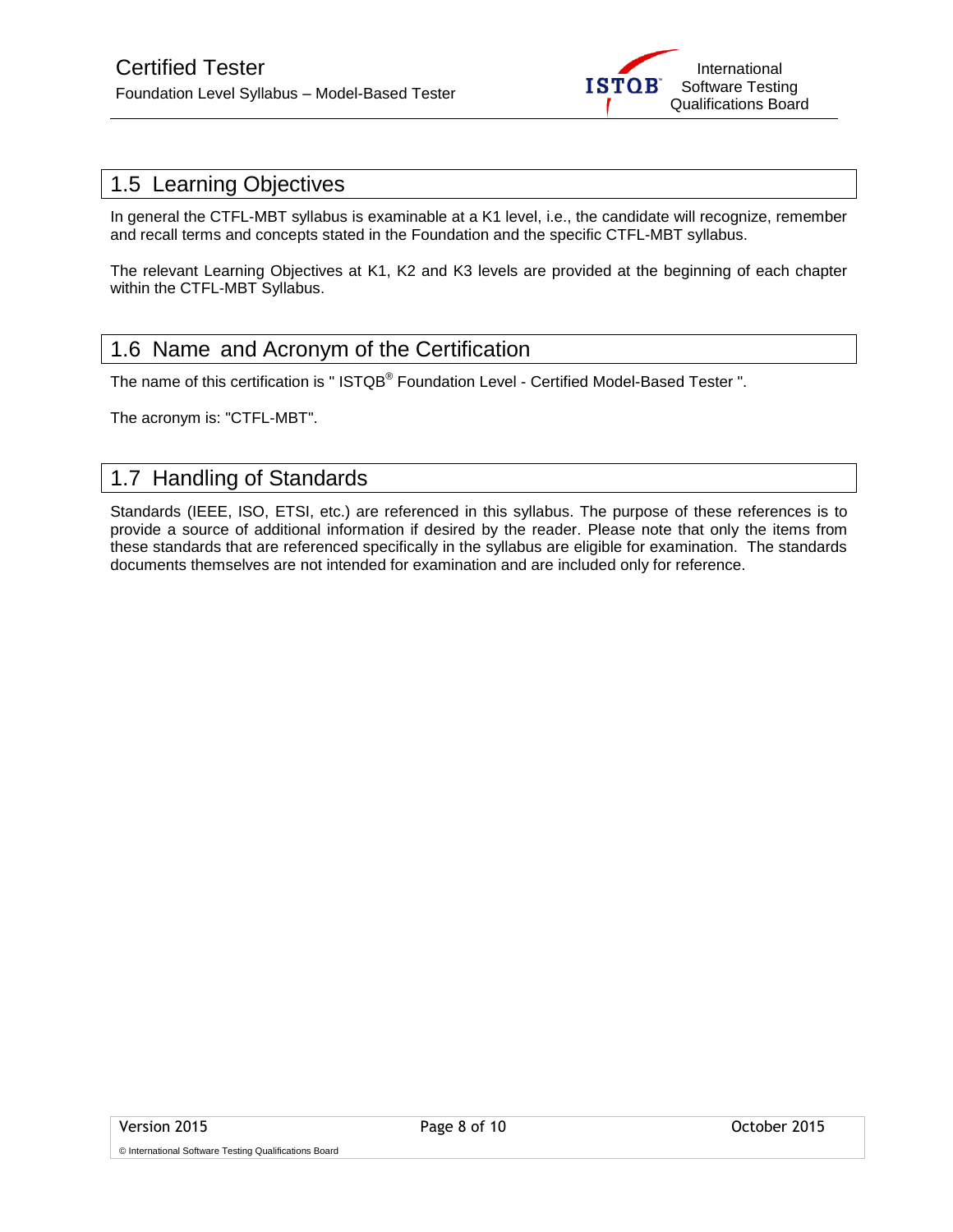

# <span id="page-8-0"></span>2 **Overview of ISTQB® CTFL-MBT Syllabus**

#### <span id="page-8-1"></span>2.1 Business Outcomes

This section lists the Business Outcomes expected of a candidate who has achieved the ISTQB® CTFL-MBT certification.

The candidate, after having mastered the CTFL-MBT material and passed the examination, can …

MBT1 – Collaborate in a model-based testing team using standard terminology and established MBT concepts, processes and techniques.

MBT2 – Apply and integrate model-based testing in a test process.

MBT3 – Effectively create and maintain MBT models using established techniques and best practices of model-based testing.

MBT4 – Select, create and maintain test artifacts from MBT models considering risk and value of the features tested.

MBT5 – Support the organization to improve its quality assurance process to be more constructive and efficient.

In general, an ISTQB<sup>®</sup> Certified Model-Based Tester has acquired the necessary skills to successfully contribute to MBT projects in a given context.

#### <span id="page-8-2"></span>2.2 Content

See CTFL-MBT syllabus document.